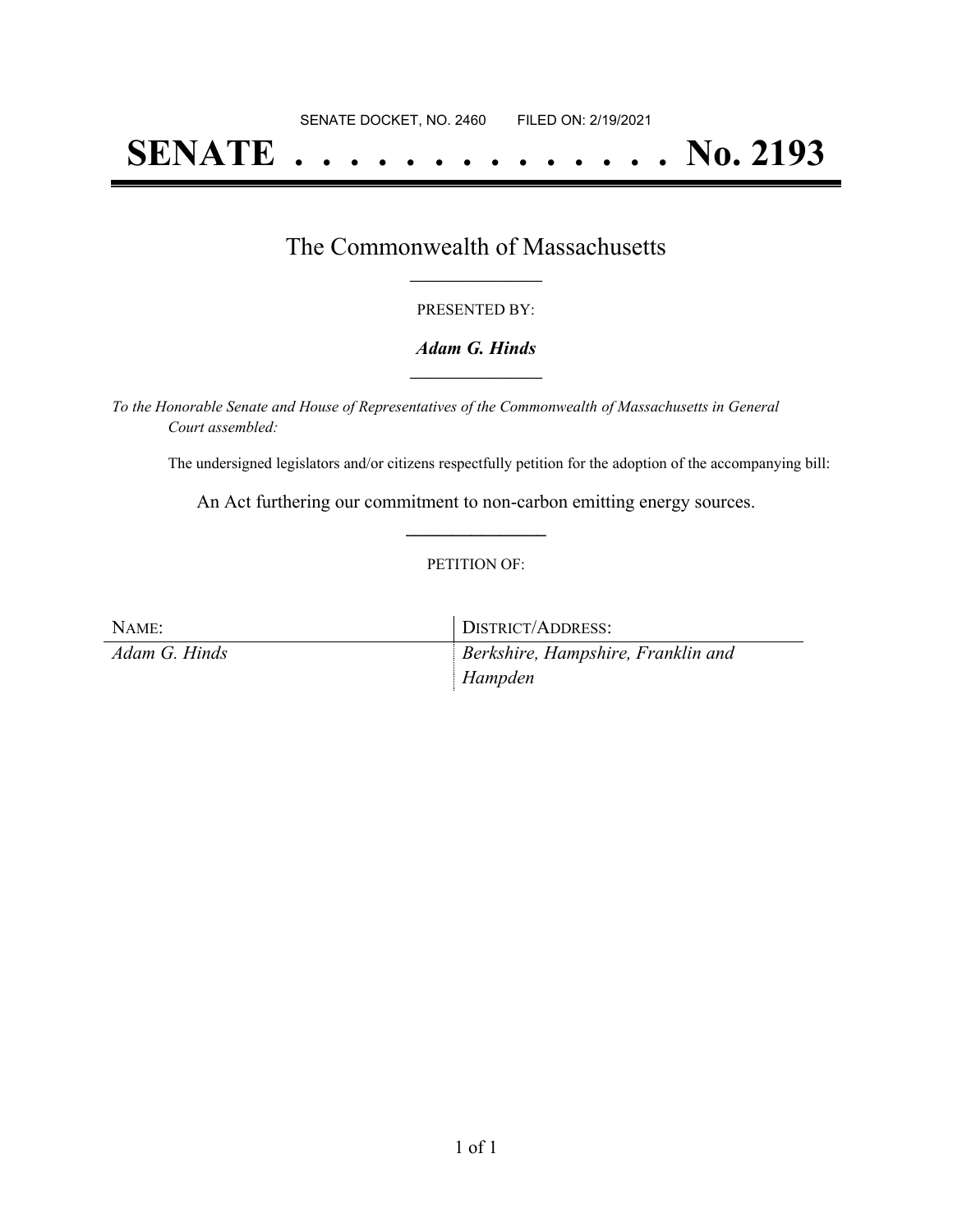## SENATE DOCKET, NO. 2460 FILED ON: 2/19/2021

## **SENATE . . . . . . . . . . . . . . No. 2193**

By Mr. Hinds, a petition (accompanied by bill, Senate, No. 2193) of Adam G. Hinds for legislation to further our commitment to non-carbon emitting energy sources. Telecommunications, Utilities and Energy.

## The Commonwealth of Massachusetts

**In the One Hundred and Ninety-Second General Court (2021-2022) \_\_\_\_\_\_\_\_\_\_\_\_\_\_\_**

**\_\_\_\_\_\_\_\_\_\_\_\_\_\_\_**

An Act furthering our commitment to non-carbon emitting energy sources.

Be it enacted by the Senate and House of Representatives in General Court assembled, and by the authority *of the same, as follows:*

|                | SECTION 1. Section $11F\frac{1}{2}$ of Chapter 25A of the General Law, 2016 Official Edition, is  |
|----------------|---------------------------------------------------------------------------------------------------|
| $\overline{2}$ | hereby amended:                                                                                   |
| 3              | 1) In line 16, by striking out the word "biomass";                                                |
| $\overline{4}$ | 2) In line 23-25 by striking out the phrase "provided, however, that facilities using             |
| 5              | biomass fuel shall be low emission, use efficient energy conversion technologies and fuel that is |

- 6 produced by means of sustainable forestry practices;";
- 7 3) In line 33 by inserting after the words, "wood and", in line 13, the following phrase ";
- 8 (F) biomass; (G) municipal solid waste;";
- 9 4) In line 33 by replacing the phrase " $(F)$ " with  $(H)$ ".
- 10 5) In lines 36-37 by striking out the phrase "eligible biomass";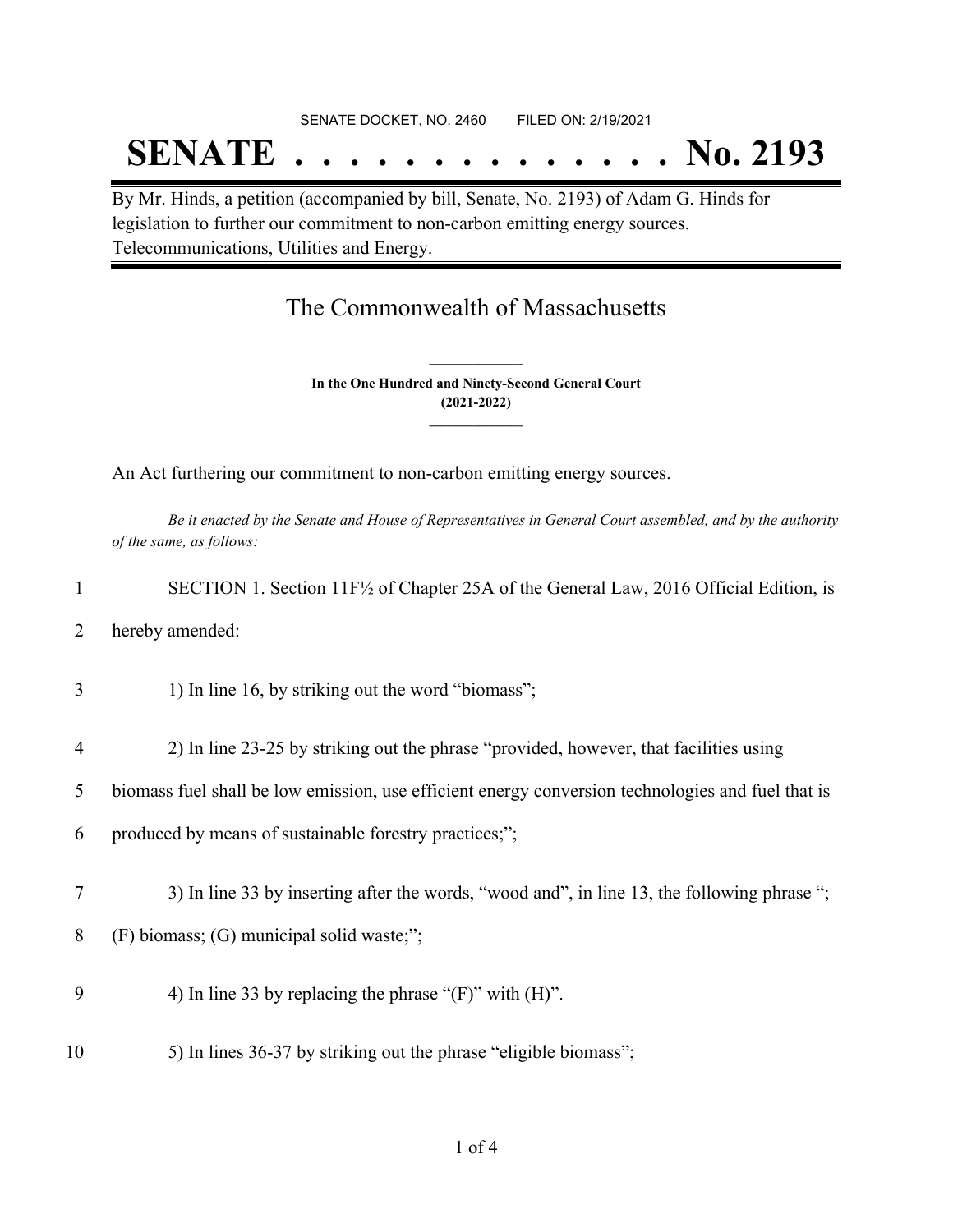| 11 | 6) In line 41 by striking out the phrase "eligible biomass";                                    |
|----|-------------------------------------------------------------------------------------------------|
| 12 | 7) In line 47 by striking out the phrase "eligible biomass";                                    |
| 13 | 8) In line 50 by inserting after the word, "feasible;", the following word "and";               |
| 14 | 9) In line 50 by striking out the phrase "eligible biomass";                                    |
| 15 | 10) In lines 52-58 by striking out the phrase "; and (v) in consultation with the               |
| 16 | department of conservation and recreation, for forest-derived biomass, requirements that fuel   |
| 17 | shall be provided by means of conservation and recreation, for forest-derived biomass,          |
| 18 | requirements that fuel shall be provided by means of sustainable forestry practices; provided,  |
| 19 | however, that the department shall adopt any existing or new biomass fuel sustainability        |
| 20 | standards if deemed appropriate by the department after a public comment process.".             |
| 21 | SECTION 2. Section 8 of Chapter 23J of the General Laws is hereby amended by                    |
| 22 | striking the following:- "low-emission advanced biomass power conversion technologies using     |
| 23 | such biomass fuels as wood, agricultural or food wastes; biogas, biodiesel or organic refuse-   |
| 24 | derived fuel;"                                                                                  |
| 25 | SECTION 3. Section 11F of Chapter 25A of the General Laws is hereby amended:                    |
| 26 | 1) in clause (b) by striking out the phrase "low emission advanced biomass power                |
| 27 | conversion technologies using fuels such as wood, by-products or waste from agricultural crops, |
| 28 | food or animals, energy crops, biogas, liquid biofuel including but not limited to biodiesel,   |
| 29 | organic refuse-derived fuel, or algae; or (9)"                                                  |
| 30 | 2) in clause (c) by striking out the phrase "low emission advanced biomass power                |
| 31 | conversion technologies using fuels such as wood, by-products or waste from agricultural crops, |

of 4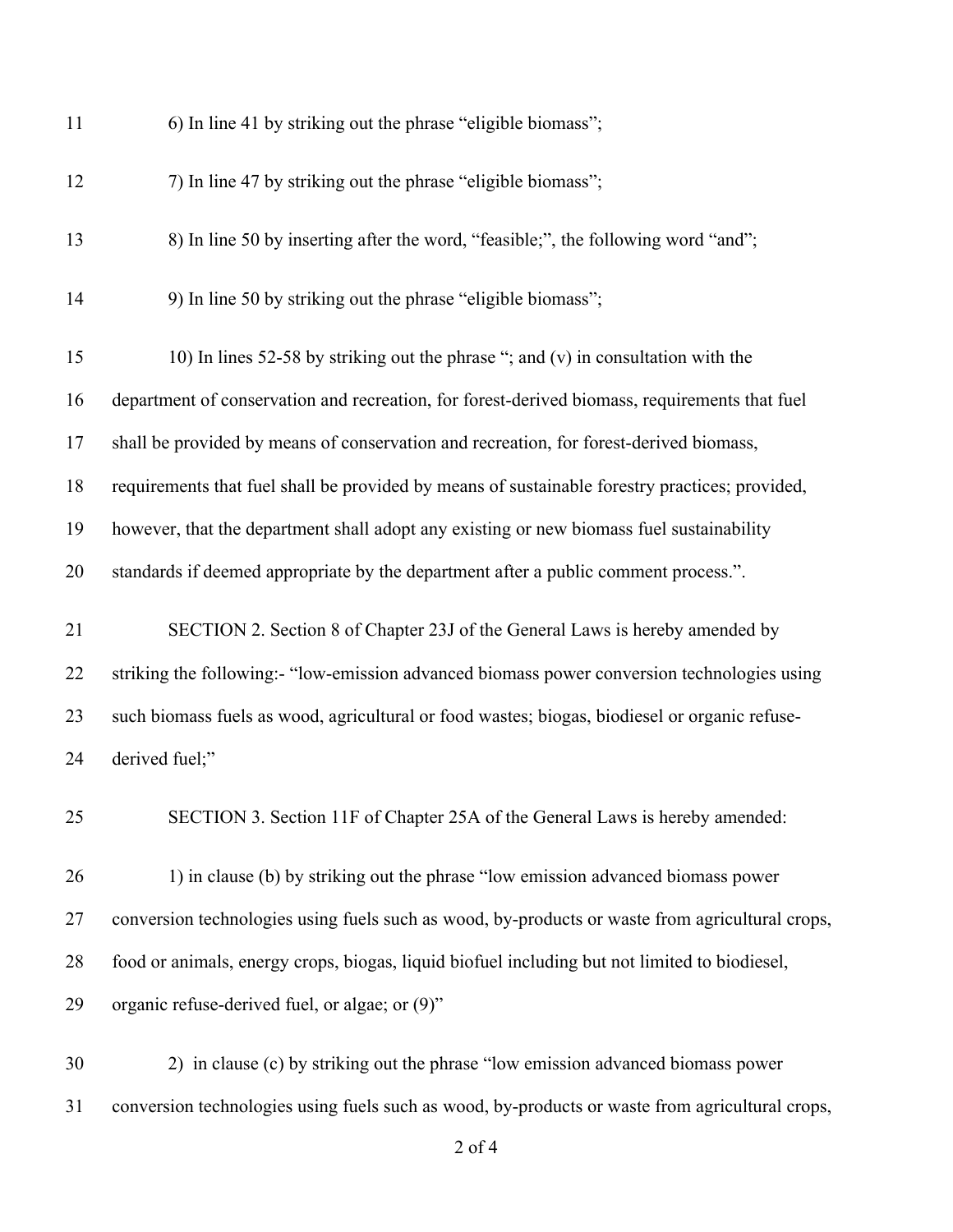| 32 | food or animals, energy crops, biogas, liquid biofuel including but not limited to biodiesel,    |
|----|--------------------------------------------------------------------------------------------------|
| 33 | organic refuse-derived fuel, or algae; (8)"                                                      |
| 34 | 3) in clause (d) by striking out the phrase "low emission advanced biomass power                 |
| 35 | conversion technologies using fuels such as wood, by-products or waste from agricultural crops,  |
| 36 | food or animals, energy crops, biogas, liquid biofuel including but not limited to biodiesel,    |
| 37 | organic refuse-derived fuel, or algae; (9)"                                                      |
| 38 | SECTION 4. Section 44N of Chapter 149 of the General Laws is hereby amended by                   |
| 39 | striking the word "biomass" from the definition of the term "Energy System".                     |
| 40 | SECTION 5. Section 1 of Chapter 23J of the General Laws is hereby amended by                     |
| 41 | striking the word "biomass" from the definition of the term "Clean Energy".                      |
| 42 | SECTION 6. Section 1 of Chapter 164 of the General Laws is hereby amended:                       |
| 43 | 1) by striking the word "biomass" from the definition for the term "alternative energy           |
| 44 | development";                                                                                    |
| 45 | 2) by striking the word "biomass" from the definition for the term "alternative energy           |
| 46 | property";                                                                                       |
| 47 | 3) by striking the phrase "and low emission advanced biomass power conversion                    |
| 48 | technologies using such fuels such as wood, by-products or waste from agricultural crops, food   |
| 49 | or animals, energy crops, biogas, liquid biofuel including but not limited to biodiesel, organic |
| 50 | refuse-derived fuel, or algae" from the definition for the term "renewable energy";              |
| 51 | 4) by striking the word "biomass" in each appearance from the definition for the term            |
| 52 | "small power production facility".                                                               |

of 4